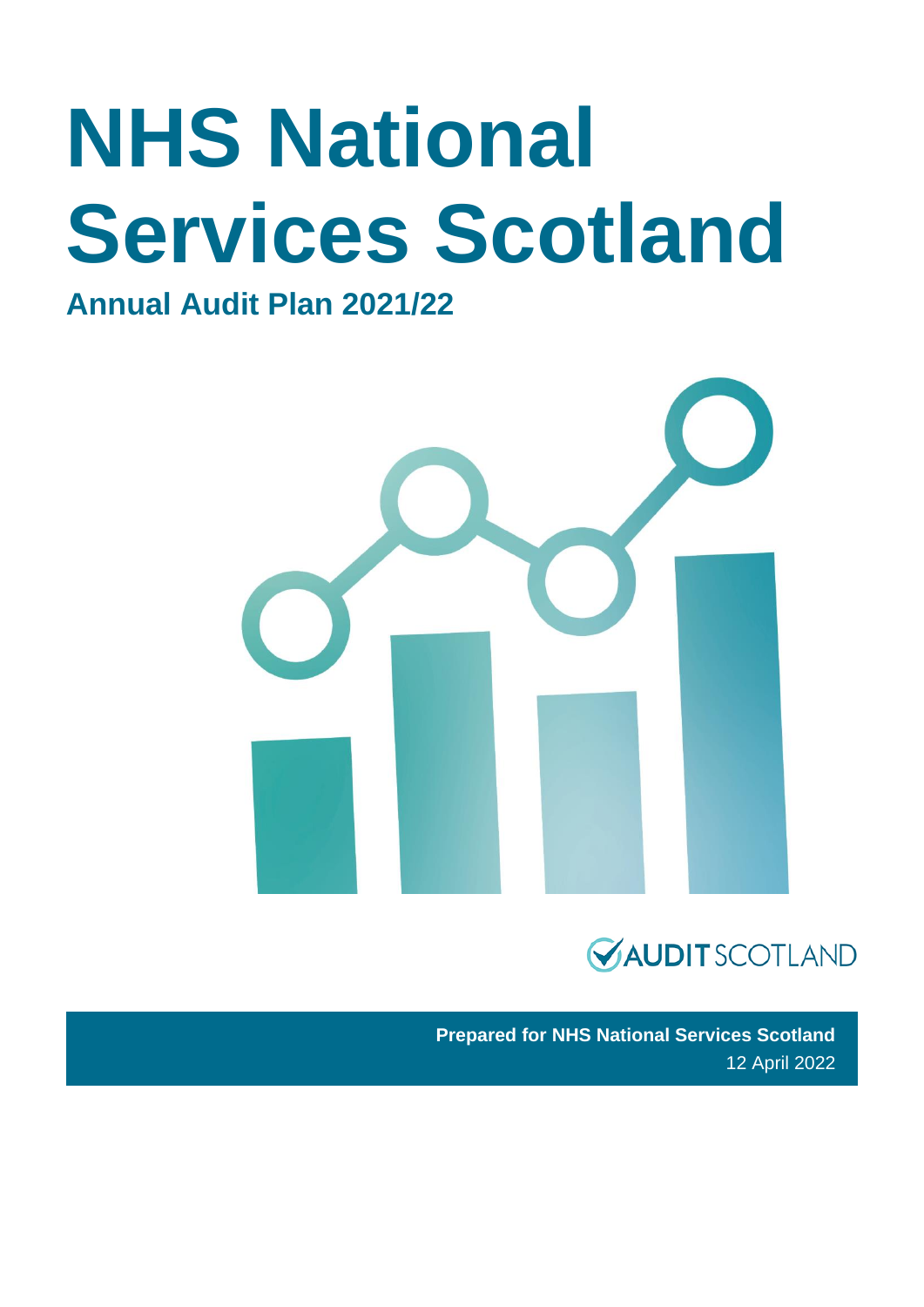### **Contents**

| Introduction                                     |    |
|--------------------------------------------------|----|
| Financial statements audit planning              | h  |
| <b>Audit dimensions and Best Value</b>           |    |
| Reporting arrangements, timetable, and audit fee | 13 |
| <b>Other matters</b>                             |    |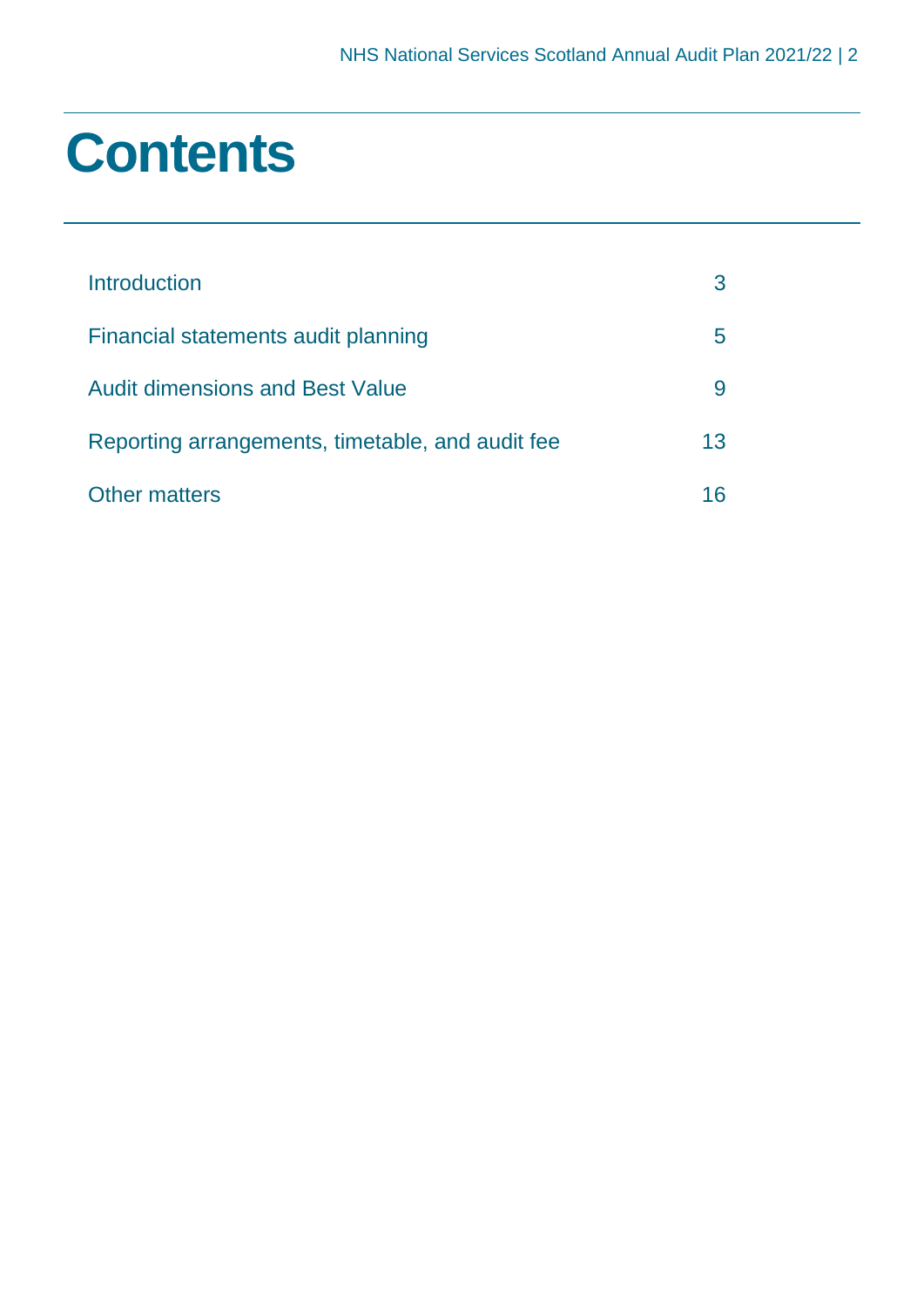### <span id="page-2-0"></span>**Introduction**

#### **Summary of planned audit work**

**1.** This document summarises the work plan for our 2021/22 external audit of NHS National Services Scotland (NHS NSS). The main elements of our work include:

- evaluation of the key controls within the main accounting systems
- an audit of the annual report and accounts of NHS NSS and the issue of an independent auditor's report setting out our audit opinions on the financial statements, regularity and other statutory information including the Performance Report, Governance Statement, and Remuneration Report and Staff Report
- consideration of arrangements in relation to the audit dimensions that frame the wider scope of public sector audit: financial management, financial sustainability, governance and transparency and value for money
- consideration of Best Value arrangements and NHS NSS's participation in the National Fraud Initiative.

#### **Impact of Covid-19**

**2.** The Covid-19 pandemic has had a significant impact on public services and public finances and the effects will be felt well into the future. The Auditor General for Scotland, the Accounts Commission and Audit Scotland continue to assess the risks to public services and finances from Covid-19 across the full range of our audit work, including annual audits and the programme of performance audits. The wellbeing of audit teams and the delivery of high-quality audits remain paramount. Changes in our approach may be necessary and where this impacts on annual audits, revisions to this Annual Audit Plan may be required.

#### **Adding value**

**3.** We aim to add value to NHS NSS by being constructive and forward looking, by identifying areas for improvement and by recommending and encouraging good practice. In so doing, we will help NHS NSS promote improved standards of governance, better management and decision making and more effective use of resources. Additionally, we attend meetings of the Audit and Risk Committee and actively participate in discussions.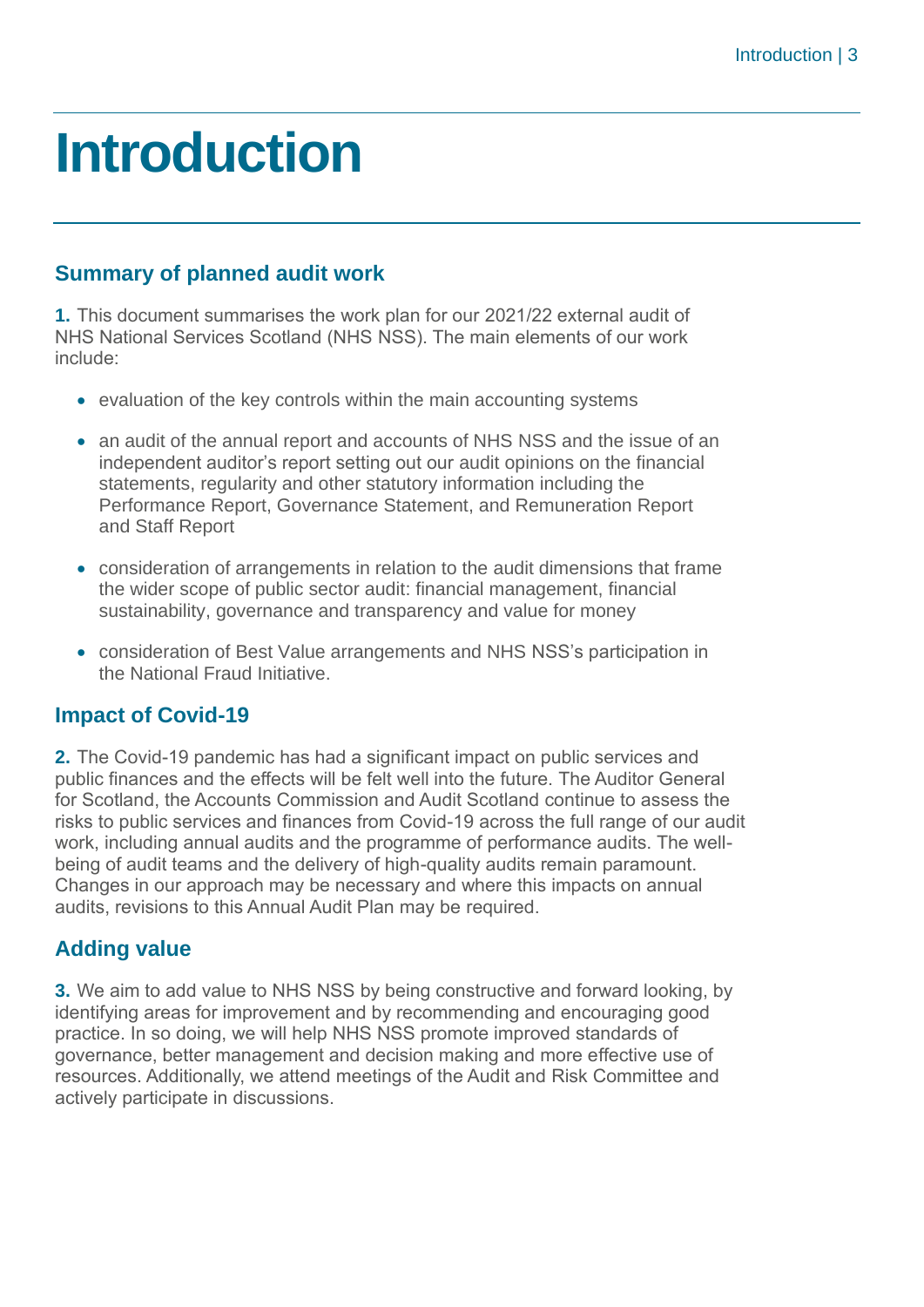#### **Respective responsibilities of the auditor and NHS NSS**

**4.** The [Code of Audit Practice \(2016\)](https://www.audit-scotland.gov.uk/uploads/docs/report/2016/code_audit_practice_16_0.pdf) sets out in detail the respective responsibilities of the auditor and NHS NSS. Key responsibilities are summarised below.

#### **Auditor responsibilities**

**5.** Our responsibilities as independent auditors are established by the Public Finance and Accountability (Scotland) Act 2000 and the [Code of Audit Practice](https://www.audit-scotland.gov.uk/uploads/docs/report/2016/code_audit_practice_16_0.pdf) (including [supplementary guidance\)](https://www.audit-scotland.gov.uk/uploads/docs/um/code_audit_guidance_16_supp.pdf) and guided by the Financial Reporting Council's Ethical Standard.

**6.** Auditors in the public sector give an independent opinion on the financial statements and other information within the annual report and accounts. We also review and report on the arrangements within NHS NSS to manage its performance, regularity and use of resources. In doing this, we aim to support improvement and accountability.

#### **NHS NSS responsibilities**

**7.** NHS NSS has the primary responsibility for ensuring the proper financial stewardship of public funds, compliance with relevant legislation and establishing effective arrangements for governance, propriety and regularity that enable them to deliver their objectives.

**8.** NHS NSS is also responsible for maintaining accounting records and preparing financial statements that give a true and fair view.

#### **Managing the transition to 2022/23 audits**

**9.** Audit appointments are usually for five years but were extended to six years due to the Covid-19 pandemic. 2021/22 is the final year of the current appointment and we will work closely with our successors to ensure a wellmanaged transition.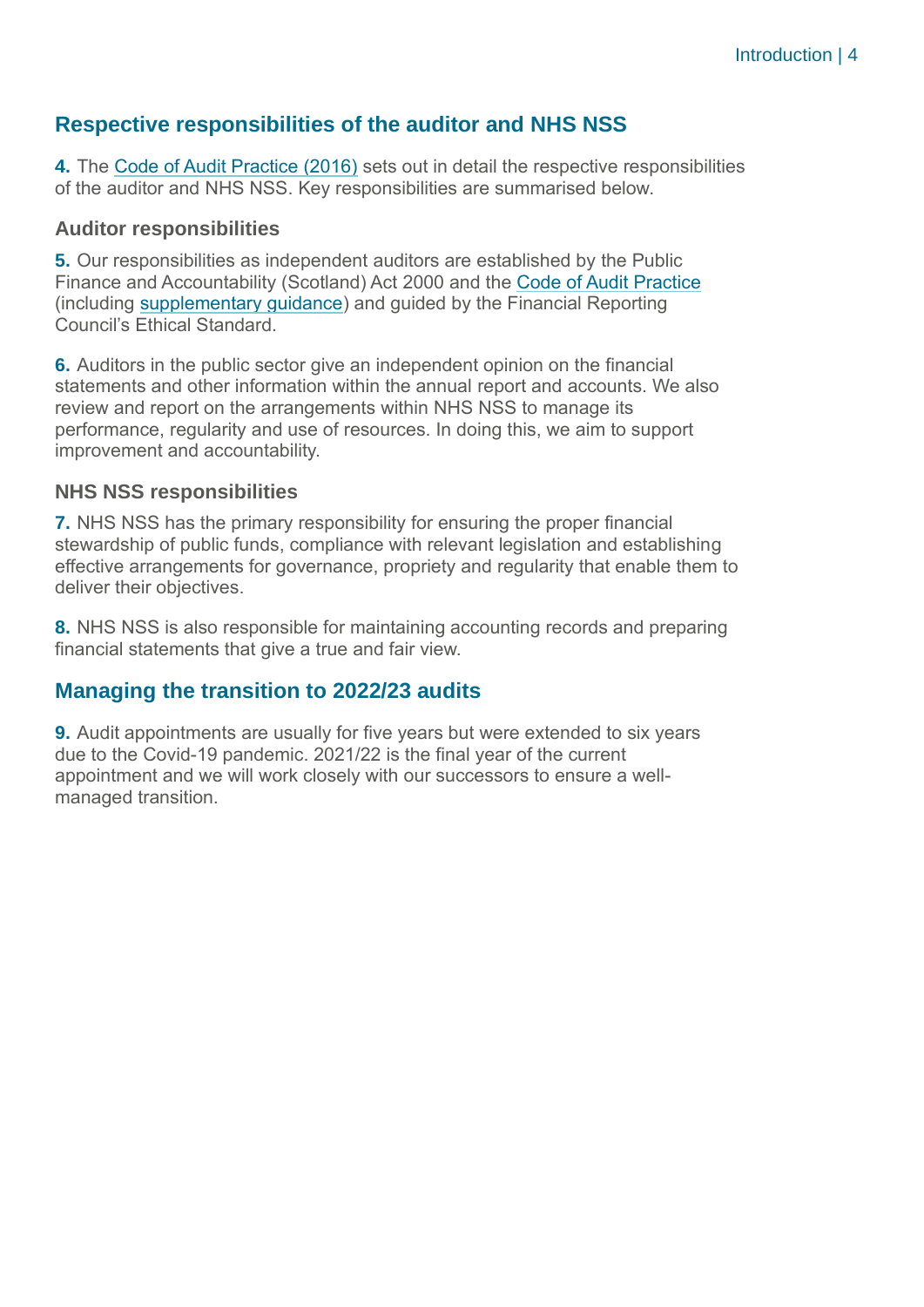## <span id="page-4-0"></span>**Financial statements audit planning**

#### **Materiality**

**10.** Materiality is an expression of the relative significance of a matter in the context of the financial statements as a whole. We are required to plan our audit to determine with reasonable confidence whether the financial statements are free from material misstatement. The assessment of what is material is a matter of professional judgement over both the amount and the nature of the misstatement.

#### **Materiality levels for the 2021/22 audit**

**11.** We assess materiality at different levels and the materiality values for NHS NSS are set out in [Exhibit 1.](#page-4-1)

#### <span id="page-4-1"></span>**Exhibit 1 2021/22 Materiality levels for NHS NSS**

| <b>Planning materiality</b> – This is the figure we calculate to assess the overall<br>impact of audit adjustments on the financial statements. It has been set at<br>0.75 per cent of gross expenditure for the year ended 31 March 2022 based on                                                                                                                                   | £9 million   |
|--------------------------------------------------------------------------------------------------------------------------------------------------------------------------------------------------------------------------------------------------------------------------------------------------------------------------------------------------------------------------------------|--------------|
| the projected expenditure in the Quarter 3 finance performance return.                                                                                                                                                                                                                                                                                                               |              |
| <b>Performance materiality</b> $-$ This acts as a trigger point. If the aggregate of<br>errors identified during the financial statements audit exceeds performance<br>materiality, this would indicate that further audit procedures should be<br>considered. Using our professional judgement, we have assessed performance<br>materiality at 50 per cent of planning materiality. | £4.5 million |
| <b>Reporting threshold (i.e. clearly trivial)</b> – We are required to report to those<br>charged with governance on all unadjusted misstatements more than the<br>'reporting threshold' amount.                                                                                                                                                                                     | £135,000     |

Source: Audit Scotland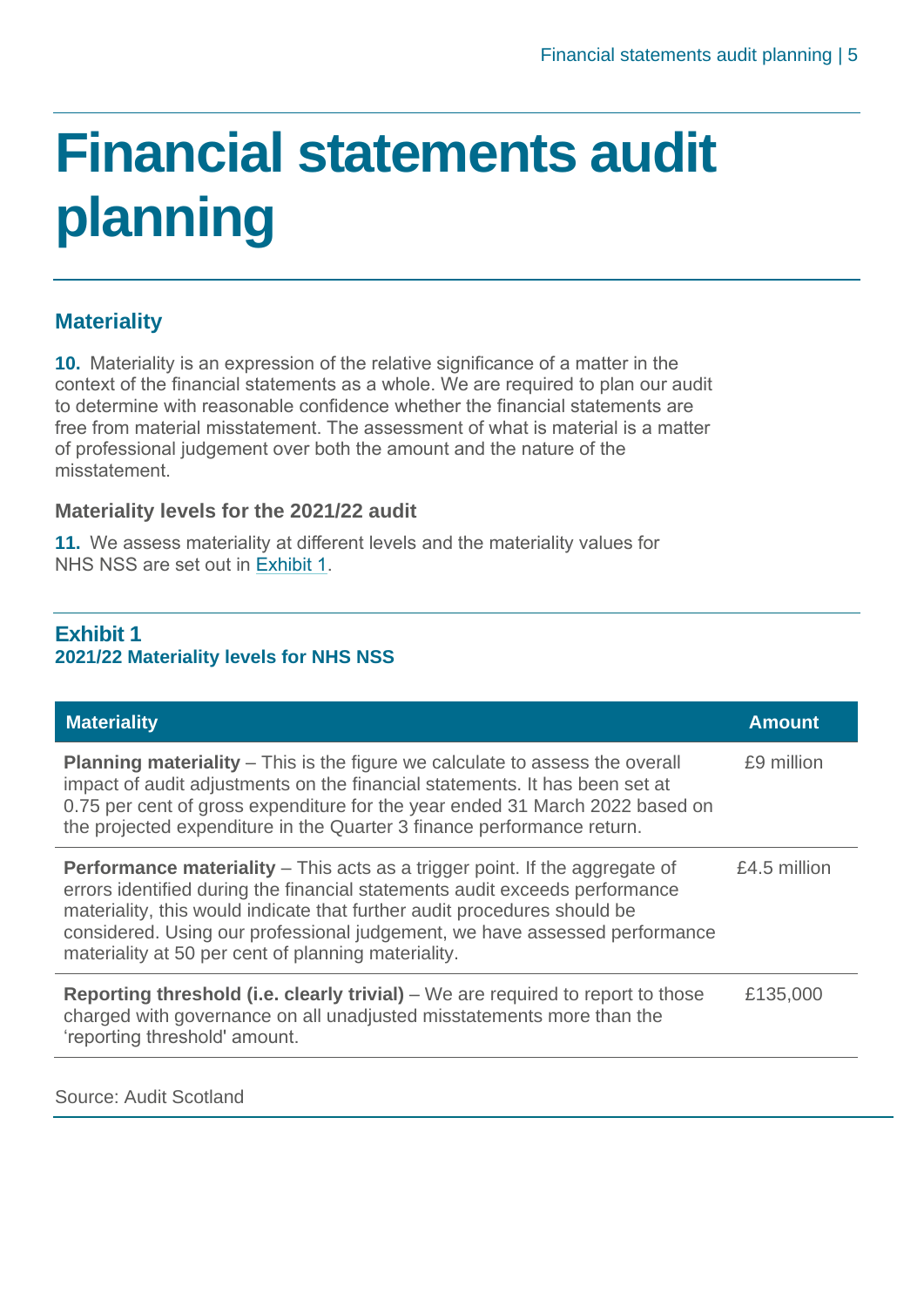#### **Significant risks of material misstatement to the financial statements**

**12.** Our risk assessment draws on our cumulative knowledge of NHS NSS, its major transaction streams, key systems of internal control and risk management processes. Also, it is informed by our discussions with management, meetings with internal audit, attendance at committees and a review of supporting information.

**13.** Based on our risk assessment process, we identified the following significant risks of material misstatement to the financial statements. These are risks which have the greatest impact on our planned audit procedures. [Exhibit 2](#page-5-0) summarises the nature of the risk, the sources of assurance from management arrangements and the further audit procedures we plan to perform to gain assurance over the risk.

#### <span id="page-5-0"></span>**Exhibit 2 2021/22 Significant risks of material misstatement to the financial statements**

| • Owing to the nature<br>• Assess the design and<br>1. Risk of material<br>of this risk, assurances<br>misstatement due to<br>entry processing.<br>from management are<br>fraud caused by the<br>not applicable in this<br>management override of<br>• Make inquiries of individuals<br>instance<br>controls<br>involved in the financial reporting<br>process about inappropriate or<br><b>International Auditing</b><br>unusual activity relating to the<br>Standards require that<br>processing of journal entries and other<br>audits are planned to<br>adjustments.<br>consider the risk of<br>material misstatement in<br>• Test journals at the year-end and<br>post-closing entries and focus on<br>the financial statements<br>significant risk areas.<br>caused by fraud, which is<br>presumed to be a<br>• Evaluate significant transactions<br>significant risk in any audit.<br>outside the normal course of business.<br>Management is in a unique<br>• Assess any changes to the<br>position to perpetrate fraud<br>methods and underlying assumptions<br>because of the ability to<br>used to prepare accounting estimates<br>override controls that<br>compared to the prior year.<br>otherwise appear to be<br>• Substantive testing of income and<br>operating effectively.<br>expenditure transactions around the<br>year-end to confirm they are<br>accounted for in the correct financial | <b>Significant risk of</b><br>material misstatement | <b>Sources of assurance</b> | <b>Planned audit response</b>           |
|-----------------------------------------------------------------------------------------------------------------------------------------------------------------------------------------------------------------------------------------------------------------------------------------------------------------------------------------------------------------------------------------------------------------------------------------------------------------------------------------------------------------------------------------------------------------------------------------------------------------------------------------------------------------------------------------------------------------------------------------------------------------------------------------------------------------------------------------------------------------------------------------------------------------------------------------------------------------------------------------------------------------------------------------------------------------------------------------------------------------------------------------------------------------------------------------------------------------------------------------------------------------------------------------------------------------------------------------------------------------------------------------------------------------|-----------------------------------------------------|-----------------------------|-----------------------------------------|
| year.<br>• Focused testing of accounting<br>accruals and prepayments.                                                                                                                                                                                                                                                                                                                                                                                                                                                                                                                                                                                                                                                                                                                                                                                                                                                                                                                                                                                                                                                                                                                                                                                                                                                                                                                                           |                                                     |                             | implementation of controls over journal |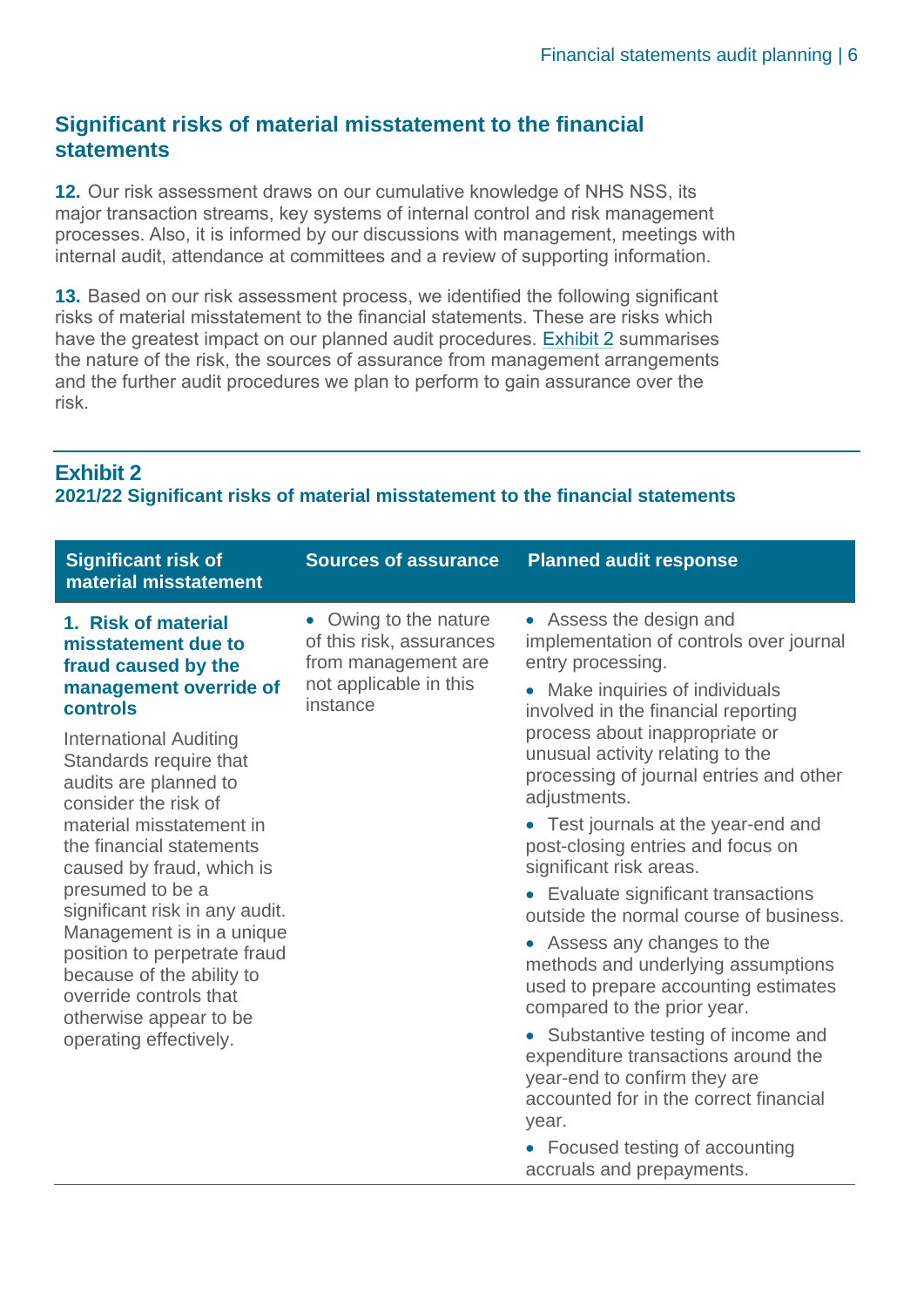#### **Significant risk of material misstatement**

#### **2. Estimation in the valuation of land and buildings**

NHS NSS holds land and buildings with a value of £53 million. A five-year rolling programme of valuations, carried out by an external valuer, is in place.

There is a significant degree of subjectivity in the valuation of land and buildings. Valuations are based on assumptions made by specialist valuers and management. Changes in these can have a material impact on the valuation.

- NHS NSS appointed a suitably qualified and experienced professional to provide the valuation of land and buildings (District Valuer).
- Buildings are reviewed annually using a desktop valuation and a full site review is carried out on a rolling 5 year basis.
- Both valuations are based on the latest indices and professional judgement.

#### **Sources of assurance Planned audit response**

- Review the information provided to the external valuer to assess for completeness.
- Evaluate the competence, capabilities, and objectivity of the professional valuer.
- Obtain an understanding of management's involvement in the valuation process to assess if appropriate oversight has occurred.
- Critically assess how the estimation was arrived at.
- Establish and critically assess the approach management has adopted to assess the value of assets not subject to revaluation in year.
- Challenge management's assessment of the valuation of assets not subject to revaluation in year.
- Critically assess the adequacy of NHS NSS disclosures regarding the assumptions in relation to the valuation of land and buildings.

#### **3. Risk of material misstatement cause by fraud in expenditure**

Practice Note 10 extends the requirements of ISA 240 to include the consideration of fraud in expenditure for public bodies. This is a significant risk for NHS NSS due to the complexity of a number of the expenditure streams and the significant procurement and contracting it undertakes.

• NHS NSS has extensive professional procurement and legal expertise which is utilised when entering into procurement contracts.

- SFIs set out the financial governance arrangements for the authorisation of procurement contracts.
- NHS NSS has robust financial controls in place to reduce the risk of fraudulent payments.
- Analytical procedures over expenditure streams to support detailed testing.
- Focused testing of personal protective equipment (PPE) contracts to assess appropriateness of governance and contract award arrangements.
- Detailed substantive testing of payments made under contracts, including those for PPE.
- Detailed substantive testing of expenditure transactions across the financial year.
- Cut-off testing where we will focus on post year end payments to confirm they have been recorded in the correct year.

Source: Audit Scotland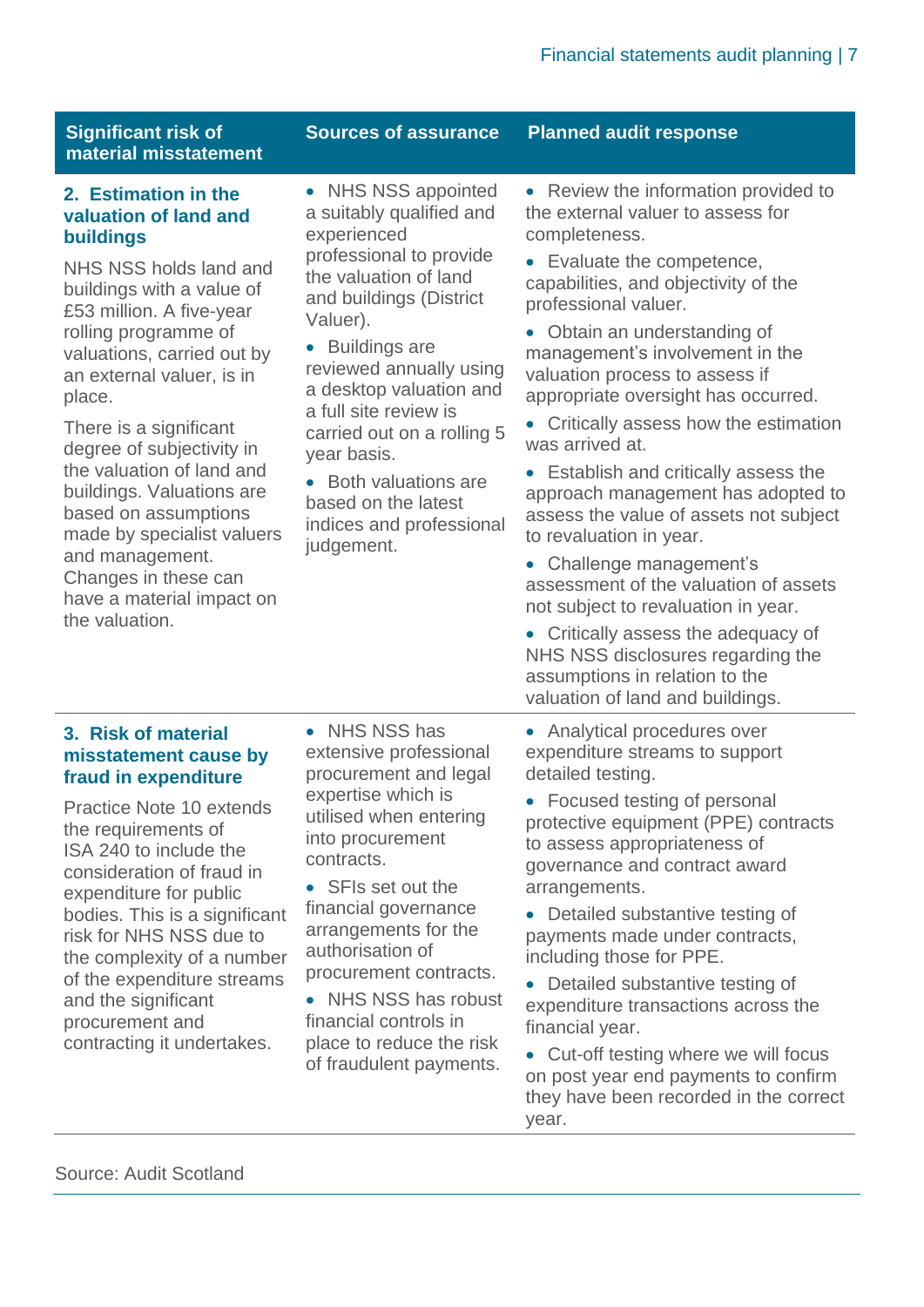**14.** As set out in International Standard on Auditing (UK) 240*: The auditor's responsibilities relating to fraud in an audit of financial statement*, there is a presumed risk of fraud over the recognition of revenue. There is a risk that revenue may be misstated resulting in a material misstatement in the financial statements. We have rebutted this presumed risk for NHS NSS in 2021/22 because the majority of income is received from the Scottish Government and other public sector bodies and is easily verifiable to external sources. We consider that there is little incentive to manipulate this revenue recognition and have not, therefore, incorporated specific work into our audit plan over and above our standard audit procedures.

#### **Other areas of audit focus**

**15.** As part of our assessment of audit risks, we have identified other areas where we consider there are risks to the financial statements. Based on our assessment of the likelihood and magnitude of the risk, we do not consider these to represent significant risks. We will keep these areas under review as our audit progresses. If our assessment of risk changes and we consider these risks to be significant, we will communicate this to management and those charged with governance and revise our planned audit approach accordingly.

**16.** The areas of specific audit focus are:

• Valuation of PPE: We recognise a risk around pandemic stock valuation due to the volume of stock, the varying costs across suppliers and stock type and timing. Stock valuation if not properly undertaken could lead to a risk of material misstatement.

**17.** It is worth highlighting that we will also complete audit work on the stock allocation and valuation arrangements. This will enable us to provide assurance to other NHS and local government auditors over the valuation of pandemic PPE stock and test kits procured by NHS NSS and issued to other public sector bodies.

#### **Audit risk assessment process**

**18.** Audit risk assessment is an iterative and dynamic process. Our assessment of risks set out in this plan may change as more information and evidence becomes available during the progress of the audit. Where such changes occur, we will advise management and where relevant, report them to those charged with governance.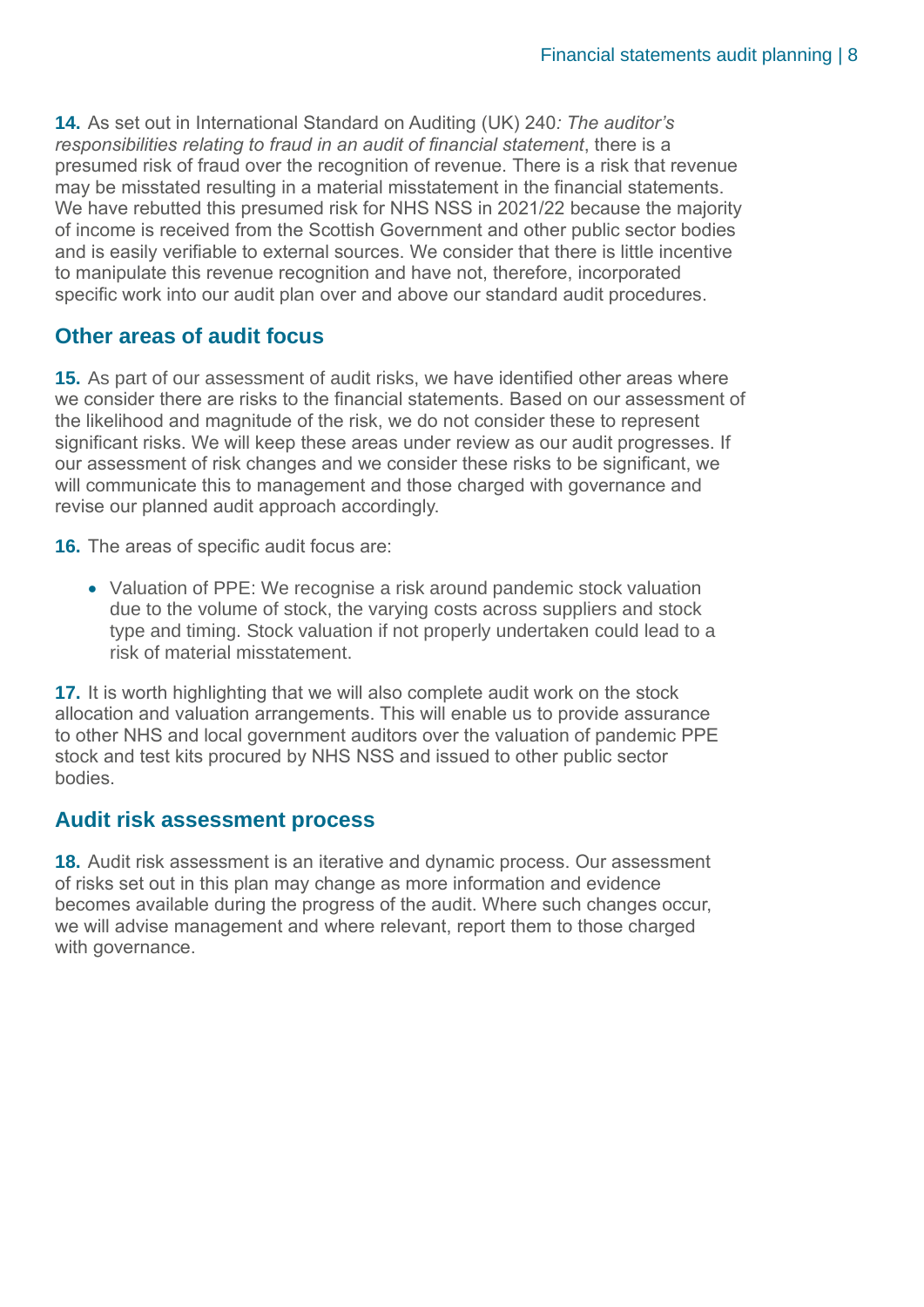### <span id="page-8-0"></span>**Audit dimensions and Best Value**

#### **Audit dimensions**

**19.** The [Code of Audit Practice](https://www.audit-scotland.gov.uk/uploads/docs/report/2016/code_audit_practice_16_0.pdf) sets out the four dimensions that frame the wider scope of public sector audit and requires auditors to consider the adequacy of the arrangements in place. The four dimensions that frame our audit work are shown in [Exhibit 3.](#page-8-1)

<span id="page-8-1"></span>

#### Source: Code of Audit Practice

**20.** In summary, the four dimensions cover the following:

- **Financial management** financial management is concerned with financial capacity, sound budgetary processes and whether the control environment and internal controls are operating effectively.
- **Financial sustainability** as auditors, we consider the appropriateness of the use of the going concern basis of accounting as part of the annual audit. We will also comment on financial sustainability in the medium (two to five years) and longer term (longer than five years).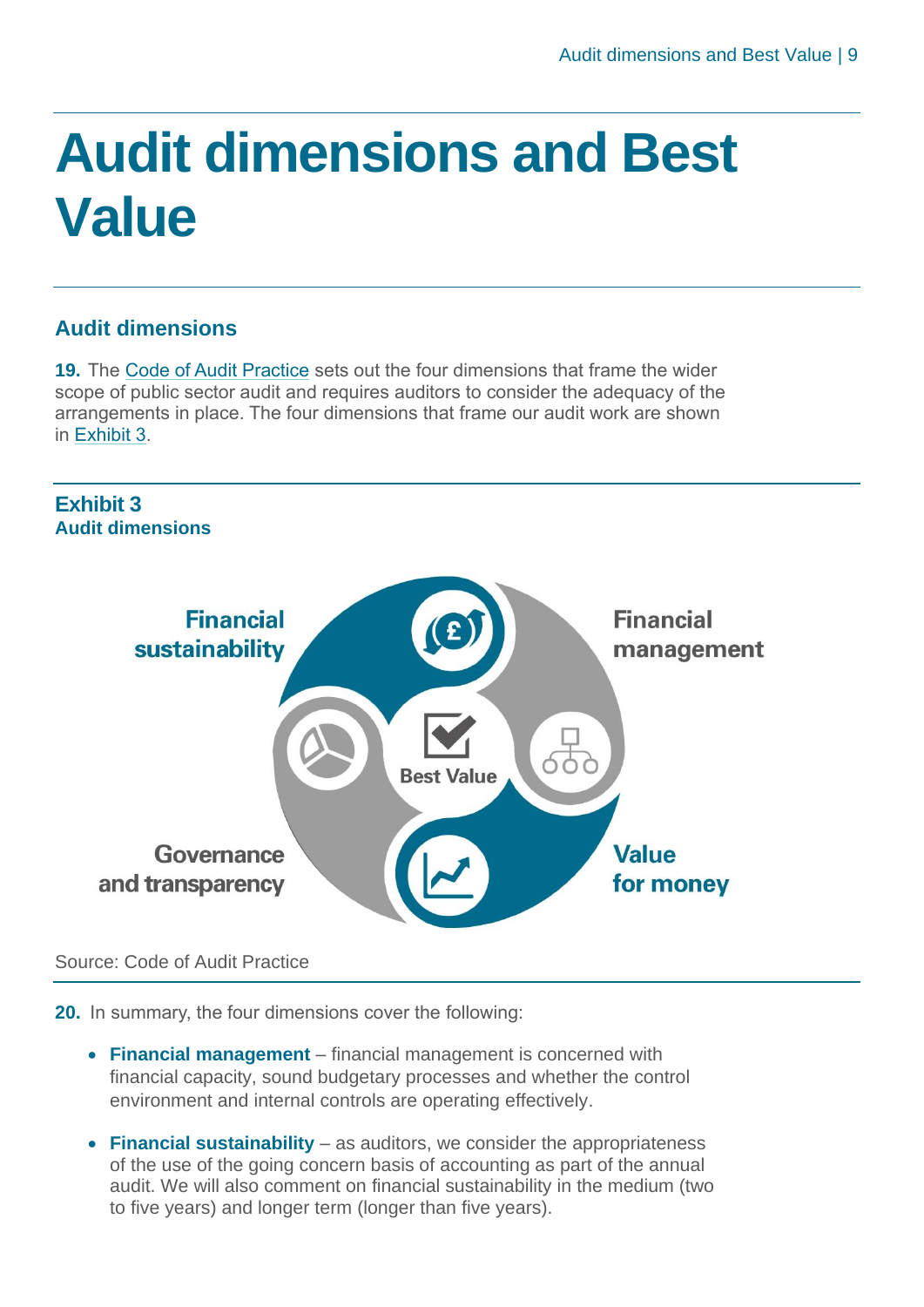- **Governance and transparency** governance and transparency is concerned with the effectiveness of scrutiny and governance arrangements, leadership, and decision-making and transparent reporting of financial and performance information.
- **Value for money** value for money refers to using resources effectively and continually improving services.

#### **Duty of Best Value**

**21.** [Ministerial Guidance to Accountable Officers](https://www.gov.scot/publications/best-value-public-services-guidance-accountable-officers/) for public bodies and the [Scottish Public Finance Manual](https://www.gov.scot/publications/scottish-public-finance-manual/background-and-applicability/background-and-applicability/) (SPFM) explain that accountable officers have a specific responsibility to ensure that arrangements have been made to secure Best Value. We will be carrying out a high-level review to confirm that such arrangements are in place within NHS NSS.

#### **Audit dimension risks**

**22.** We have identified audit risks in the areas set out in [Exhibit 4.](#page-9-0) This exhibit sets out the risks, sources of assurance from management arrangements and the further audit procedures we plan to perform to gain assurances over the risks.

#### <span id="page-9-0"></span>**Exhibit 4 2021/22 Audit dimension risks**

| <b>Description of risk</b>                                                                                                                                                                                                                                                                                                                                                                                                                                                                                                                    | <b>Sources of assurance</b>                                                                                                                                                                                                                                                                                                                                                                                                                                                   | <b>Planned audit response</b>                                                                                                                                                                 |
|-----------------------------------------------------------------------------------------------------------------------------------------------------------------------------------------------------------------------------------------------------------------------------------------------------------------------------------------------------------------------------------------------------------------------------------------------------------------------------------------------------------------------------------------------|-------------------------------------------------------------------------------------------------------------------------------------------------------------------------------------------------------------------------------------------------------------------------------------------------------------------------------------------------------------------------------------------------------------------------------------------------------------------------------|-----------------------------------------------------------------------------------------------------------------------------------------------------------------------------------------------|
| 1. Financial Sustainability<br>As identified in previous<br>years, Strategic Business<br>Units (SBUs) continue to rely<br>on non-recurring savings to<br>achieve financial balance.<br>The delivery of the planned<br>recurring savings initiatives<br>remains challenging.<br>NHS NSS will need to<br>implement recurring savings<br>initiatives to ensure financial<br>sustainability. This is further<br>exacerbated by the current<br>level of inflation that makes<br>savings from contract<br>negotiations particularly<br>challenging. | NHS NSS has an<br>agreed Financial<br><b>Sustainability Action</b><br>Plan to address this<br>risk.<br>• Financial<br>Sustainability was a<br>'golden thread' through<br>the NHS NSS' planning<br>process.<br>• From Financial Year<br>2022/23 Financial<br>Sustainability is one of<br><b>NHS NSS' Strategic</b><br>Objectives.<br>• Positive dialogue<br>continues with SG<br>Finance to change the<br>funding model and NHS<br>NSS' reliance on non-<br>recurring funding. | • Review the effectiveness of<br>NHS NSS's financial planning<br>arrangements.<br>• Consider the appropriateness<br>and effectiveness of<br>arrangements in place to<br>address savings gaps. |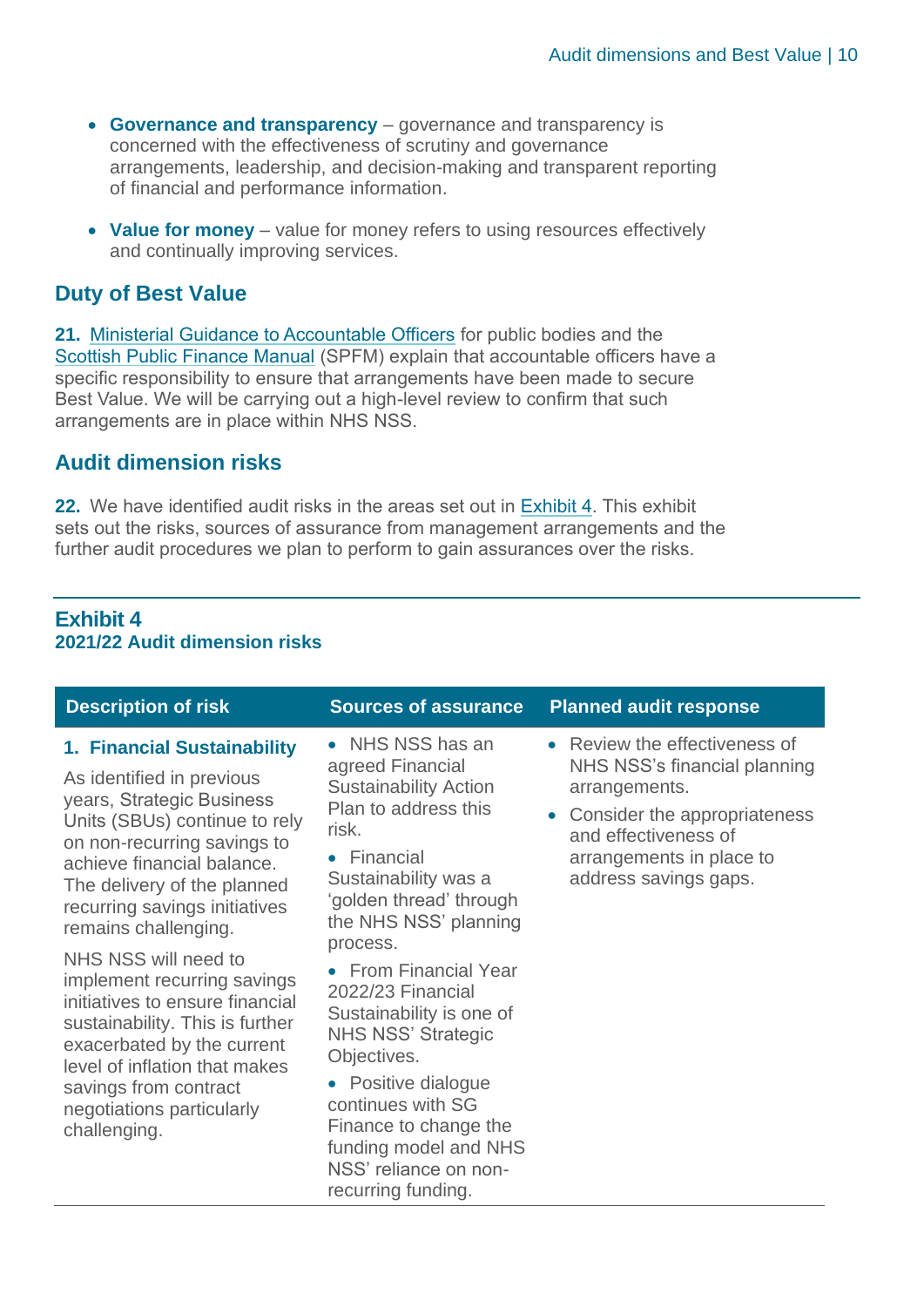| 2. Strategic Leadership<br>NHS NSS has played a<br>critical role in Scotland's<br>Covid-19 response. It<br>continues to work in a high<br>pressured and fast changing | • The turnover<br>experienced in senior<br>leadership has enabled<br>the Executive<br><b>Management Team</b><br>(EMT) to be<br>strengthened. | • Assess v<br>arrangen<br>• Monitor t<br>in review<br>leadersh |
|-----------------------------------------------------------------------------------------------------------------------------------------------------------------------|----------------------------------------------------------------------------------------------------------------------------------------------|----------------------------------------------------------------|
| environment.                                                                                                                                                          | • The Directors of                                                                                                                           |                                                                |

There will be additional pressure on a number of SBUs due to the loss and change of directors while trying to deliver a number of key programmes.

#### **Description of risk Sources of assurance Planned audit response**

National Services Division (NSD), National Procurement (NP) and NHS Scotland Assure have joined EMT. The post of Procurement, Commissioning & Facilities Director was not replaced.

• The recruitment of remaining SBU Director vacancies is a key priority.

• The Director of Finance will provide interim leadership for Digital and Security to support this critical service until a Director is appointed early in the new financial year.

- workforce planning nents.
- he Board's progress ing the strategic ip capacity.

**3. ICT Contract Management**

NHS NSS has extensive contract procurement and management responsibilities. This is spread across a range of contracts and national frameworks discharged through Digital and Security (DaS) and Procurement Commissioning and Facilities (PCF).

There is currently no consistent documentation of the overall governance arrangements for ICT contract procurement and management.

- SFIs have been amended to strengthen the governance and oversight of ICT contracts.
- The Contracts Approval Board oversees all ICT contracts >£100k.
- The eHealth Procurement Team are based in DaS and collaborate effectively with NP colleagues.

• Work is underway to align the ATOS contracting arrangements with NHS • Review the progress made in documenting the governance and oversight arrangements.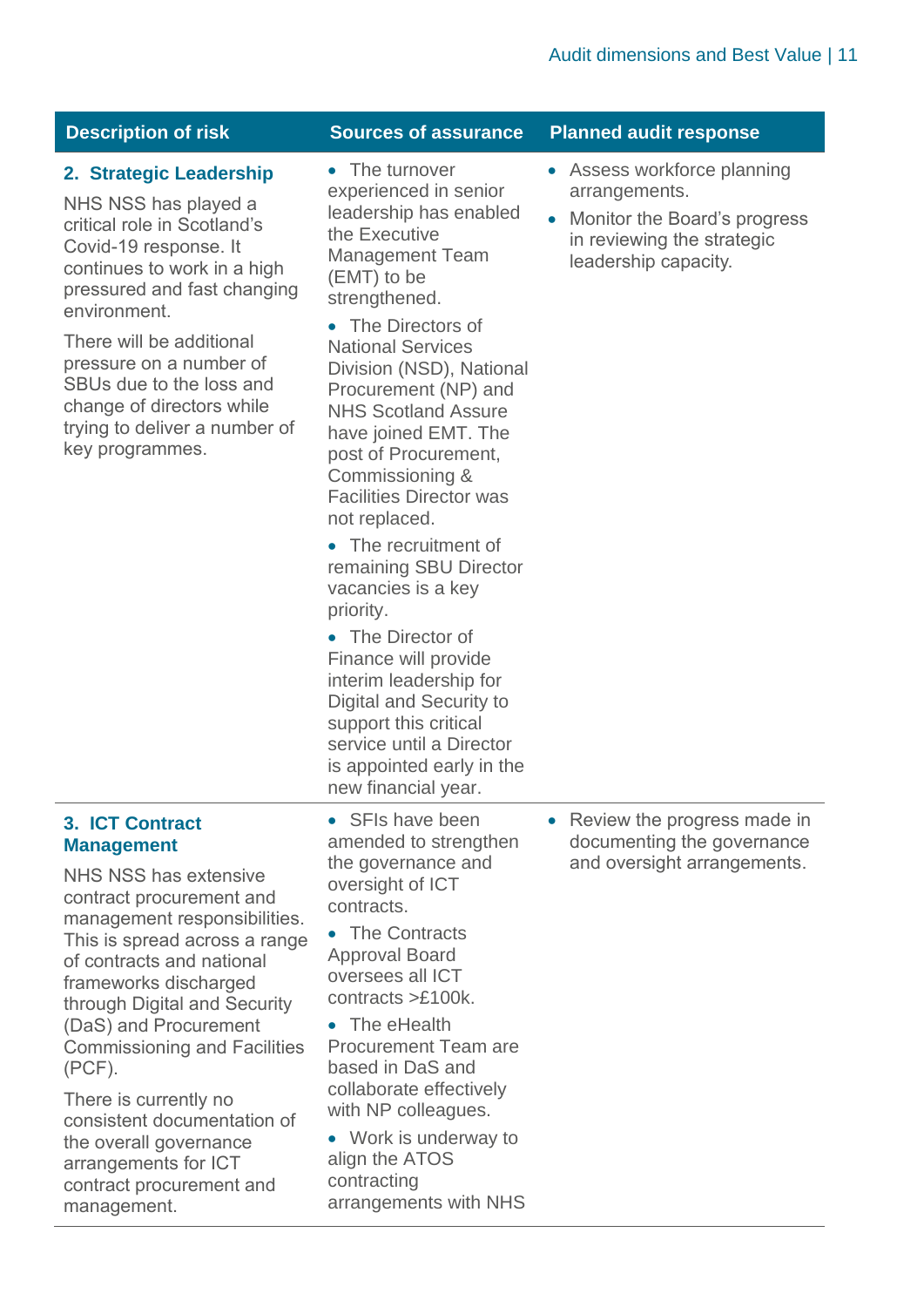| <b>Description of risk</b> |                 | Sources of assurance Planned audit response |
|----------------------------|-----------------|---------------------------------------------|
|                            | NSS procurement |                                             |
|                            | governance.     |                                             |
|                            |                 |                                             |

Source: Audit Scotland

**23.** The availability of information online continues to be important in the current climate. The NSS website needs to be kept up to date for board governance documents like the register of interests. The board can further promote openness and transparency by ensuring sub-committee papers are made available on the website.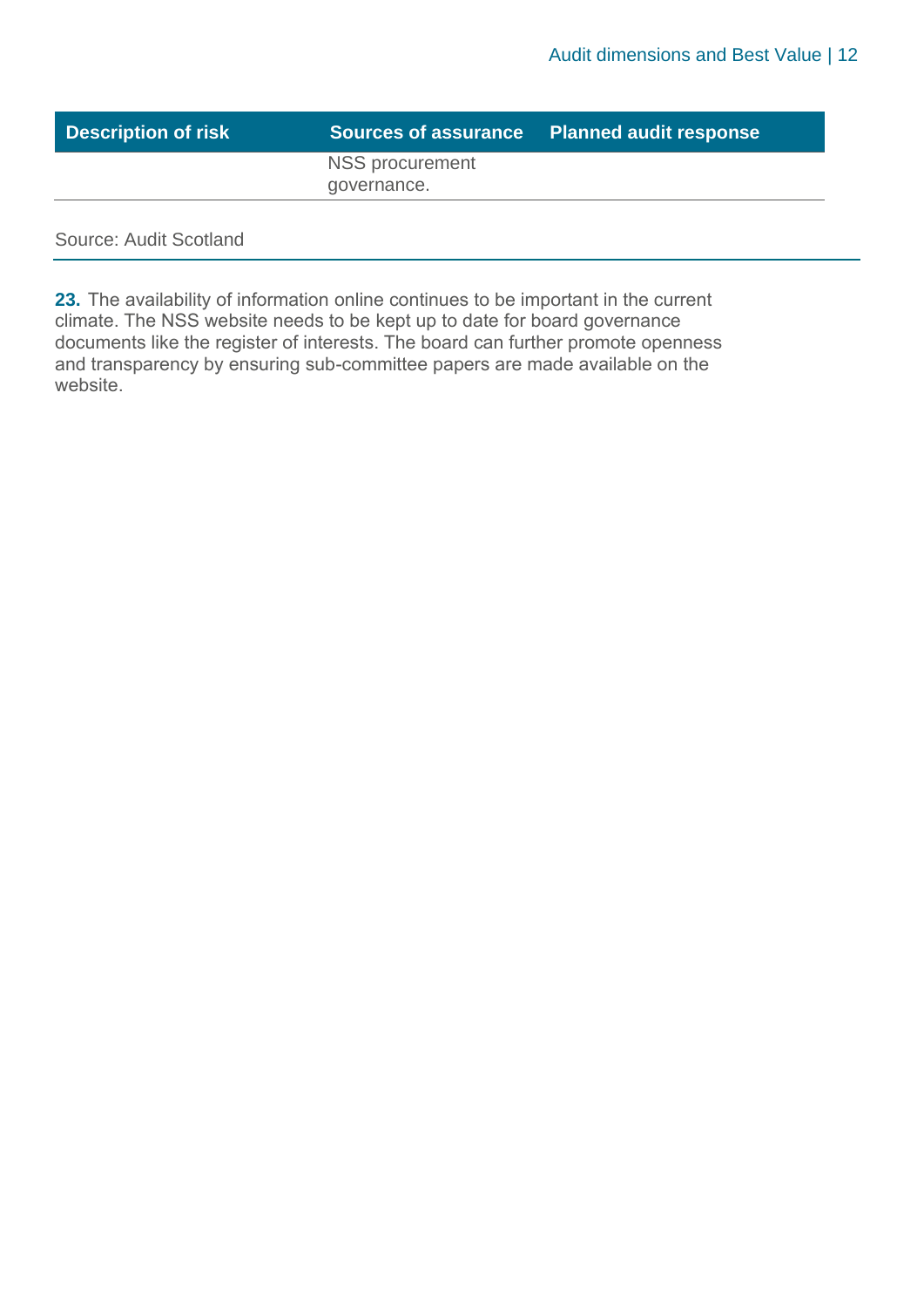### <span id="page-12-0"></span>**Reporting arrangements, timetable, and audit fee**

#### **Reporting arrangements**

**24.** Audit reporting is the visible output for the annual audit. All audit outputs will be published on our website: [www.audit-scotland.gov.uk.](http://www.audit-scotland.gov.uk./)

**25.** Matters arising from our audit will be reported on a timely basis and will include agreed action plans. Draft management reports will be issued to the relevant officers to confirm factual accuracy.

**26.** We will provide an independent auditor's report to NHS NSS, the Scottish Parliament and the Auditor General for Scotland setting out our opinions on the annual report and accounts. We will provide NHS NSS and the Auditor General for Scotland with an annual report on the audit containing observations and recommendations on significant matters which have arisen during the audit.

**27.** [Exhibit 5](#page-12-1) outlines the target dates for our audit outputs. We acknowledge this will be challenging due to the ongoing pressures and uncertainties caused by Covid-19.

#### <span id="page-12-1"></span>**Exhibit 5 2021/22 Audit outputs**

| <b>Audit Output</b>          | <b>Target date</b> | <b>Audit and Risk</b><br><b>Committee Date</b> |
|------------------------------|--------------------|------------------------------------------------|
| <b>Annual Audit Plan</b>     | 31/03/2022         | To be agreed by<br>correspondence              |
| Independent Auditor's Report | 29/07/2022*        | 25/07/20222                                    |
| <b>Annual Audit Report</b>   | 29/07/2022*        | 25/07/20222                                    |

#### Source: Audit Scotland

\* These dates represent when the independent auditor's report will be signed and the final annual audit report issued. We will provide copies to those charged with governance in advance of the July committee to enable them to be considered.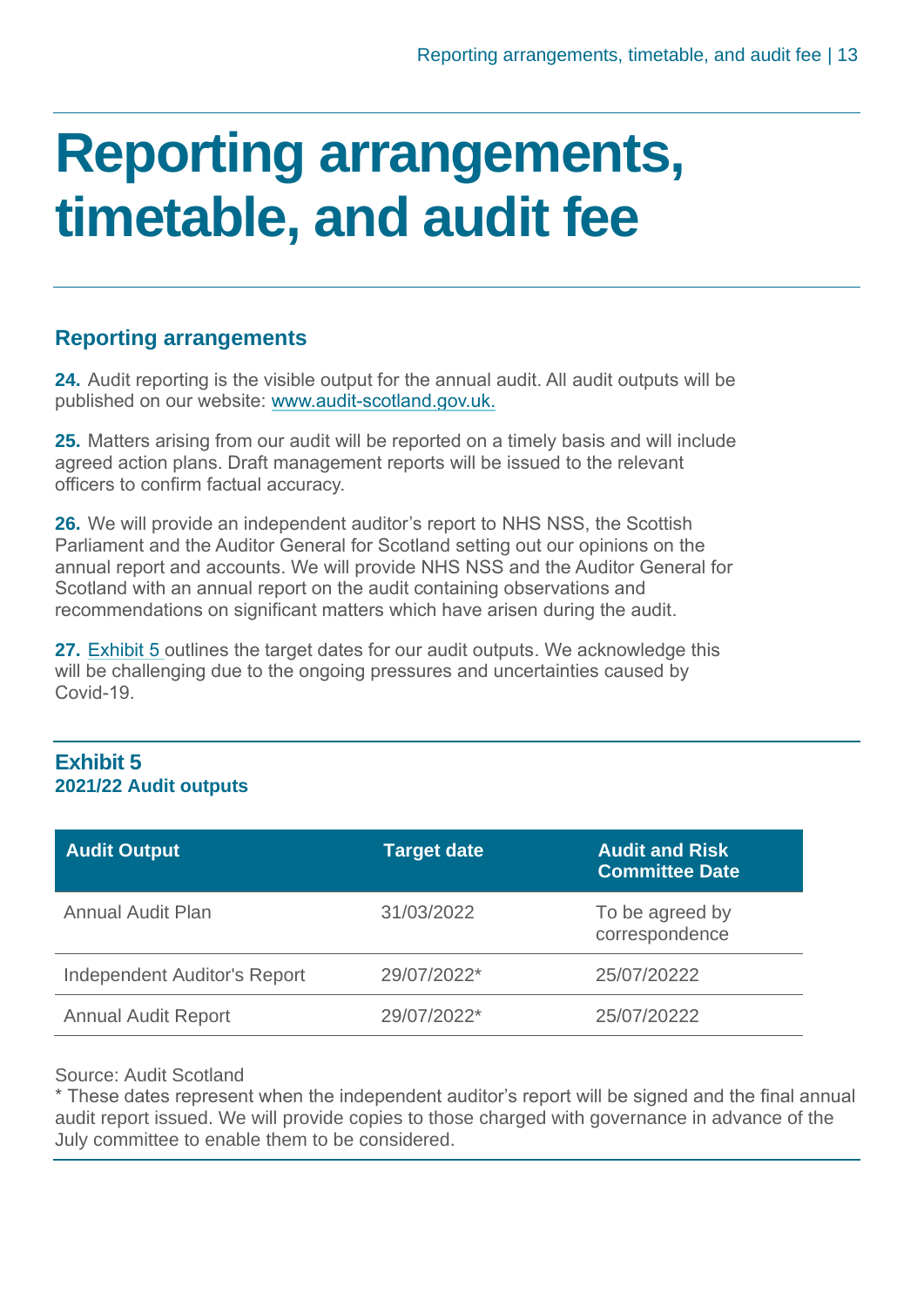#### **Timetable**

**28.** To support an efficient audit, it is critical that the timetable for producing the annual report and accounts for audit is achieved. We have included a proposed timetable for the audit at [Exhibit 6](#page-13-0) that has been discussed with management.

**29.** The Covid-19 pandemic has had a considerable impact on the conduct and timeliness of the audit. We recognise that it is in the best interests of public accountability to get the reporting of audited accounts back to pre-pandemic timelines. To this end, 2021/22 is a transition year with the reporting deadline brought forward by one month relative to the two prior years. We are identifying ways to work more efficiently to expedite the 2021/22 audits whilst at the same time maintaining high standards of quality.

**30.** We will continue to work in close partnership with management over timescales throughout the course of the audit.

#### <span id="page-13-0"></span>**Exhibit 6 Proposed annual report and accounts timetable**

| $\bigotimes$ Key stage                                                                                                      | <b>Provisional Date</b> |
|-----------------------------------------------------------------------------------------------------------------------------|-------------------------|
| Latest submission date for the receipt of the unaudited annual<br>report and accounts with complete working papers package. | 10 May 2022             |
| Issue draft annual audit report for clearance                                                                               | 29 June 2022            |
| Latest date for final clearance meeting with the Director of<br>Finance                                                     | 5 July 2022             |
| Agreement of audited and unsigned annual report and accounts                                                                | 15 July 2022            |
| Issue annual audit report, letter of representation and proposed<br>independent auditor's report                            | 18 July 2022            |
| Consideration of audited annual report and accounts and audit<br>reporting by those charged with governance                 | 25 July 2022            |
| Independent auditor's report signed                                                                                         | 29 July 2022            |
| Latest date for signing of SG Consolidation return                                                                          | 31 August 2022          |
|                                                                                                                             |                         |

Source: Audit Scotland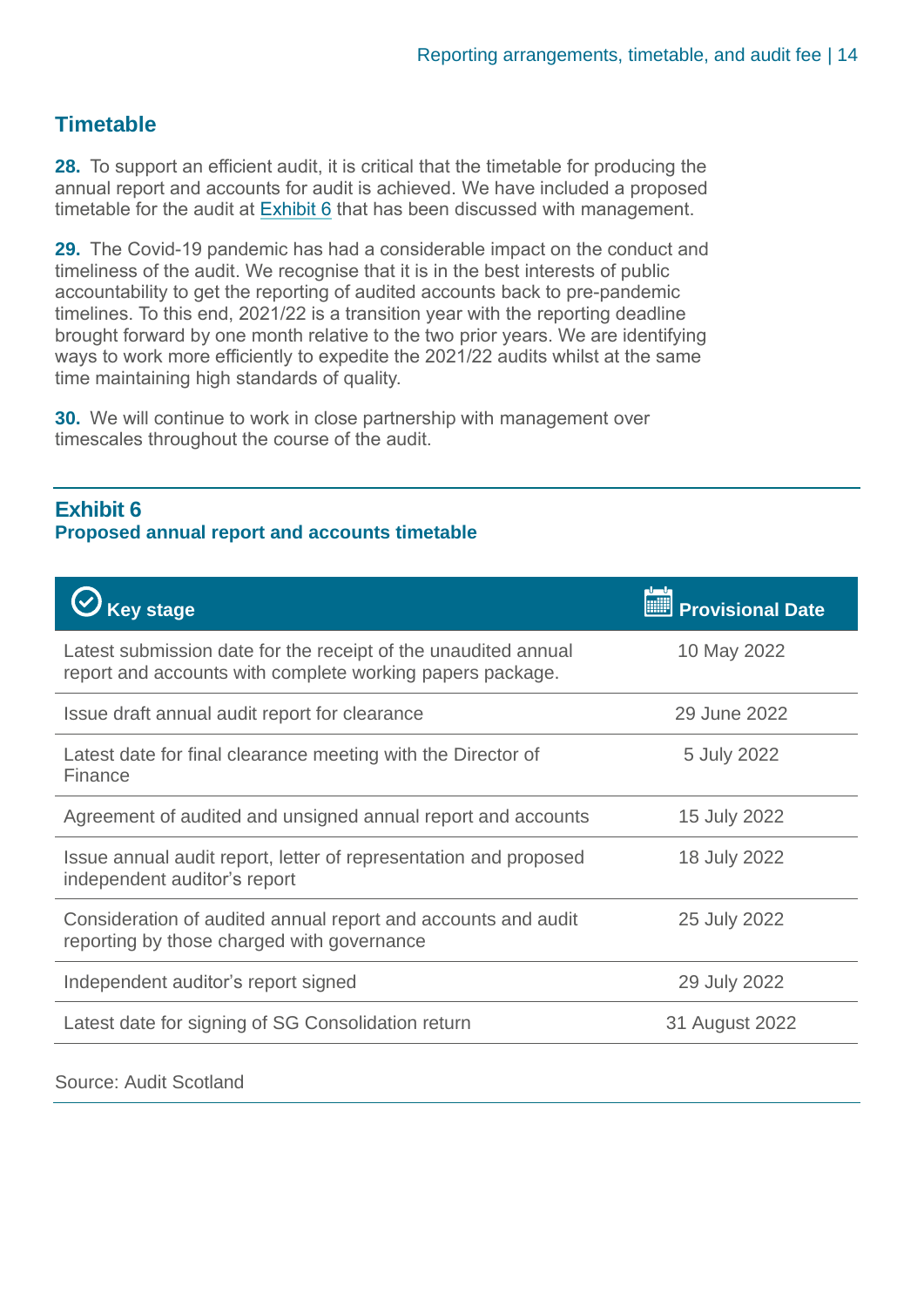#### **Audit fee**

**31.** The audit fee for the 2021/22 audit of NHS NSS is £195,300 (2020/21: £191,550). In determining the audit fee, we have taken account of the risk exposure of NHS NSS, the planned management assurances in place and the level of reliance we plan to take from the work of internal audit.

**32.** Where our audit cannot proceed as planned through, for example, late receipt of unaudited annual report and accounts, the absence of adequate supporting working papers or being unable to take planned reliance from the work of internal audit, a supplementary fee may be levied. An additional fee may also be required in relation to any work or other significant exercises out with our planned audit activity.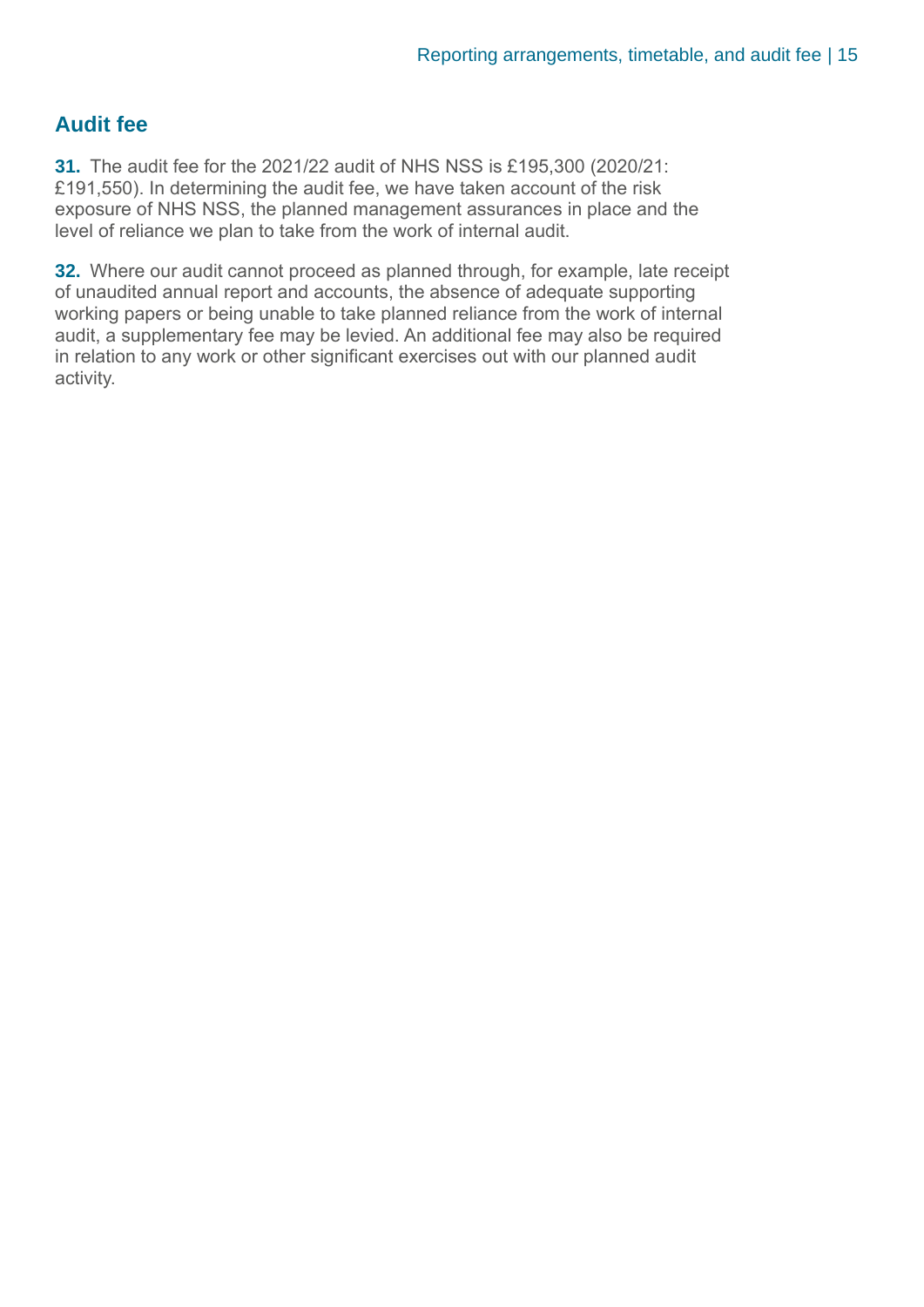### <span id="page-15-0"></span>**Other matters**

#### **Internal audit**

**33.** International standards on Auditing (UK) 610: *Considering the work of internal audit r*equires us to:

- consider the activities of internal audit and their effect on external audit procedures
- obtain an understanding of internal audit activities to inform our planning and develop an effective audit approach that avoids duplication of effort
- perform a preliminary assessment of the internal audit function when there is scope for relying on internal audit work which is relevant to our financial statements' responsibilities
- evaluate and test the work of internal audit, where use is made of that work for our financial statements responsibilities to confirm its adequacy for our purposes.

**34.** From our initial review of the internal audit plans, we do not plan to place formal reliance on internal audit's work for our financial statements audit responsibilities. We do plan to consider the findings of internal audit across a range of work including Covid-19 services, cyber security, third party supplier management, and core financial controls work on payroll – donor services.

#### **Independence and objectivity**

**35.** Auditors appointed by the Auditor General for Scotland or Accounts Commission must comply with the [Code of Audit Practice](https://www.audit-scotland.gov.uk/uploads/docs/report/2016/code_audit_practice_16_0.pdf) and relevant supporting guidance. When auditing the financial statements, auditors must also comply with professional standards issued by the Financial Reporting Council and those of the professional accountancy bodies. These standards impose stringent rules to ensure the independence and objectivity of auditors. Audit Scotland has robust arrangements in place to ensure compliance with these standards including an annual *'fit and proper*' declaration for all members of staff. The arrangements are overseen by the Director of Audit Services, who serves as Audit Scotland's Ethics **Partner** 

**36.** The engagement lead (i.e. appointed auditor) for NHS NSS is Carole Grant, Audit Director. Auditing and ethical standards require the appointed auditor to communicate any relationships that may affect the independence and objectivity of audit staff. We are not aware of any such relationships pertaining to the audit of NHS NSS.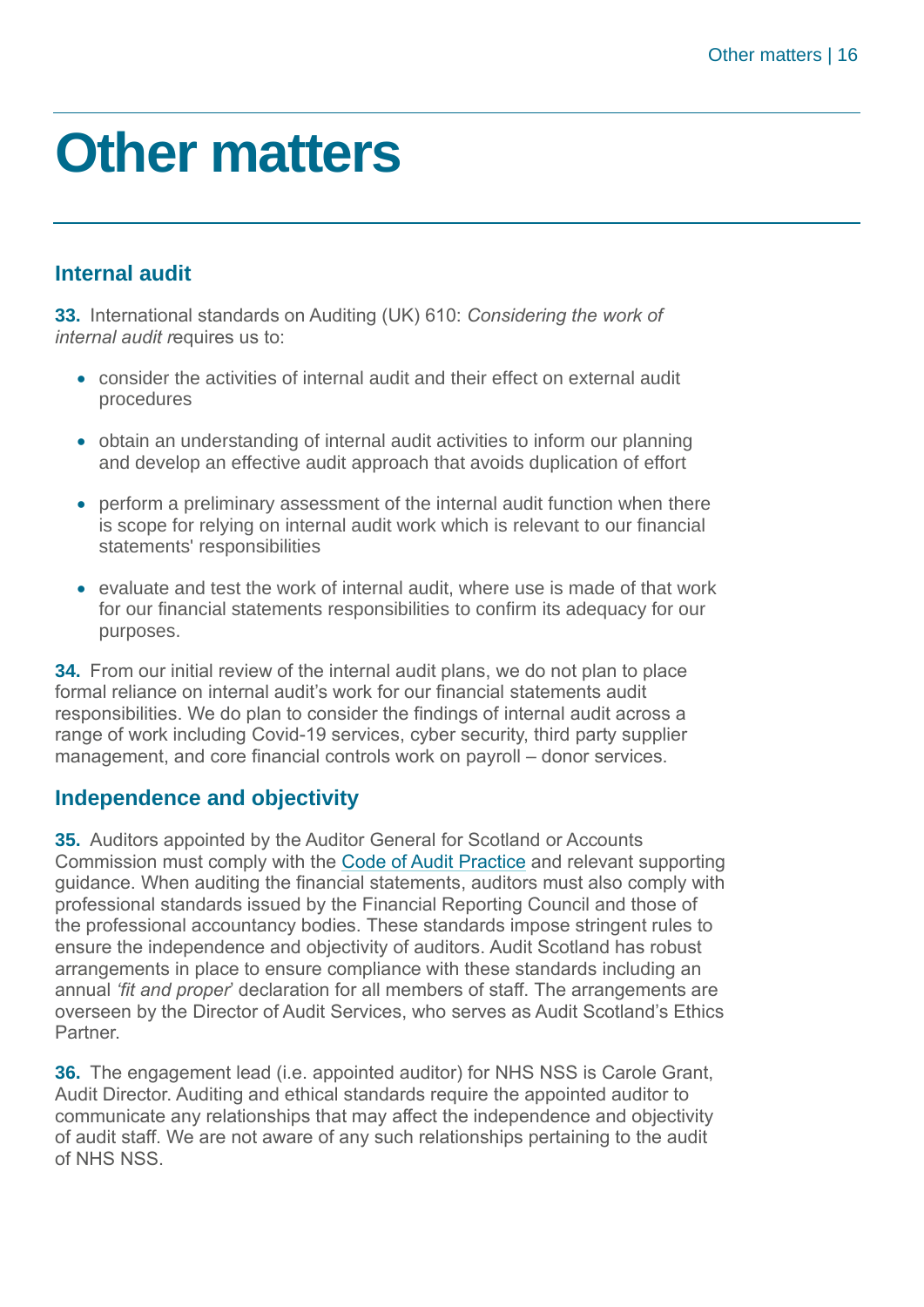#### **Quality control**

**37.** International Standard on Quality Control (UK) 1 (ISQC1) requires a system of quality control to be established, as part of financial audit procedures, to provide reasonable assurance that professional standards and regulatory and legal requirements are being complied with and that the independent auditor's report or opinion is appropriate in the circumstances.

**38.** The foundation of our quality framework is our Audit Guide, which incorporates the application of professional auditing, quality and ethical standards and the Code of Audit Practice (and supporting guidance) issued by Audit Scotland and approved by the Auditor General for Scotland. To ensure that we achieve the required quality standards, Audit Scotland conducts peer reviews and internal quality reviews. Additionally, the Institute of Chartered Accountants of Scotland (ICAS) have been commissioned to carry out external quality reviews.

**39.** As part of our commitment to quality and continuous improvement, Audit Scotland will periodically seek your views on the quality of our service provision. We welcome feedback at any time, and this may be directed to the engagement lead.